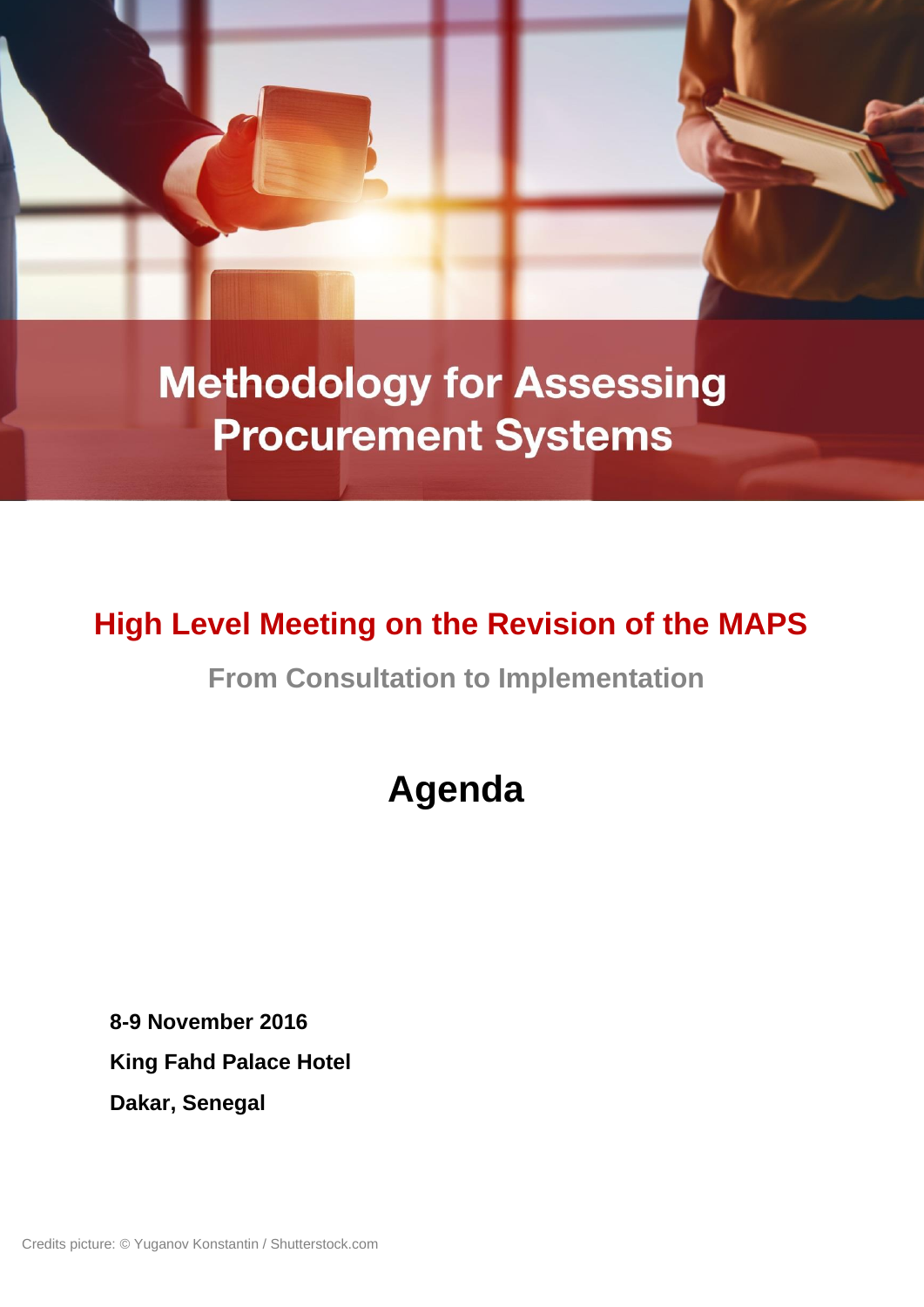### **Background**

Public procurement is a crucial component of public services delivery, good governance, and a sustainable economy. Governments around the world spend approximately 12%-20% of a country's GDP on public procurement. Therefore, strengthening public procurement systems is central to achieving concrete and sustainable results and to build effective institutions.

The Methodology for Assessing Procurement Systems (MAPS) was initially developed in 2003/2004 to provide a common tool to analyse strengths and weaknesses of public procurement systems. Now is the time to revise the MAPS to respond to current public procurement challenges, the evolution of international standards and country demands. A diverse stakeholders' group convened itself to develop a first, updated draft of the new MAPS. This group consists of previous and future users of the MAPS as well as public procurement experts.

The new MAPS is a universal tool to catalyse and accelerate the implementation of modern, efficient, sustainable and more inclusive public procurement systems in all countries. Assessments using the MAPS highlight where reforms are most needed and indicate how reforms can be best implemented.

The new version of the MAPS comes timely in the wake of the launch of the Sustainable Development Goals (SDGs). Like the SDGs, the MAPS will now be relevant for all countries, irrespective of income level or development status. The MAPS can be mainly related to goal 12, which calls for the promotion of sustainable procurement practices in line with national priorities and policies, and goal 16 which calls for effective and accountable institutions. In addition, the MAPS is anchored in the [2015 OECD Recommendation of the Council on](http://www.oecd.org/gov/ethics/recommendation-on-public-procurement.htm)  [Public Procurement](http://www.oecd.org/gov/ethics/recommendation-on-public-procurement.htm) and reflective of leading international procurement frameworks such as the UNCITRAL Model Law on Public Procurement (2011), the EU Directives on Public Procurement (2014), and the procurement frameworks of some multilateral development banks. Indicators are aligned with PEFA. It provides a holistic assessment framework by establishing the criteria of an effective and efficient procurement system that countries should strive to achieve.

Following the Manila event, building on broad demand, a representative group of stakeholders convened a working group in the spring of 2015, to provide guidance in the development of the revised MAPS. It was agreed that the OECD would initially coordinate the initiative and host a "secretariat" pending agreement on a permanent arrangement. This stakeholder group consists of institutions and countries that frequently applied the MAPS, or that will use the tool in the future. The group brings together a diverse set of stakeholders that used the MAPS or will use it in the future: representatives from countries and their institutions (including Afghanistan, Australia's Department of Foreign Affairs and Trade, Global Affairs Canada, Chile, Colombia, Expertise France, Georgia, GIZ - commissioned by the German Federal Ministry for Economic Cooperation and Development, Philippines, Senegal, United States Agency for International Development (USAID), Zambia), the European Union and several multilateral development banks that have supported the MAPS assessments (including African Development Bank (AfDB), Asian Development Bank (ADB), Caribbean Development Bank (CDB), Council of Europe Development Bank (CEB), European Bank for Reconstruction and Development (EBRD), European Investment Bank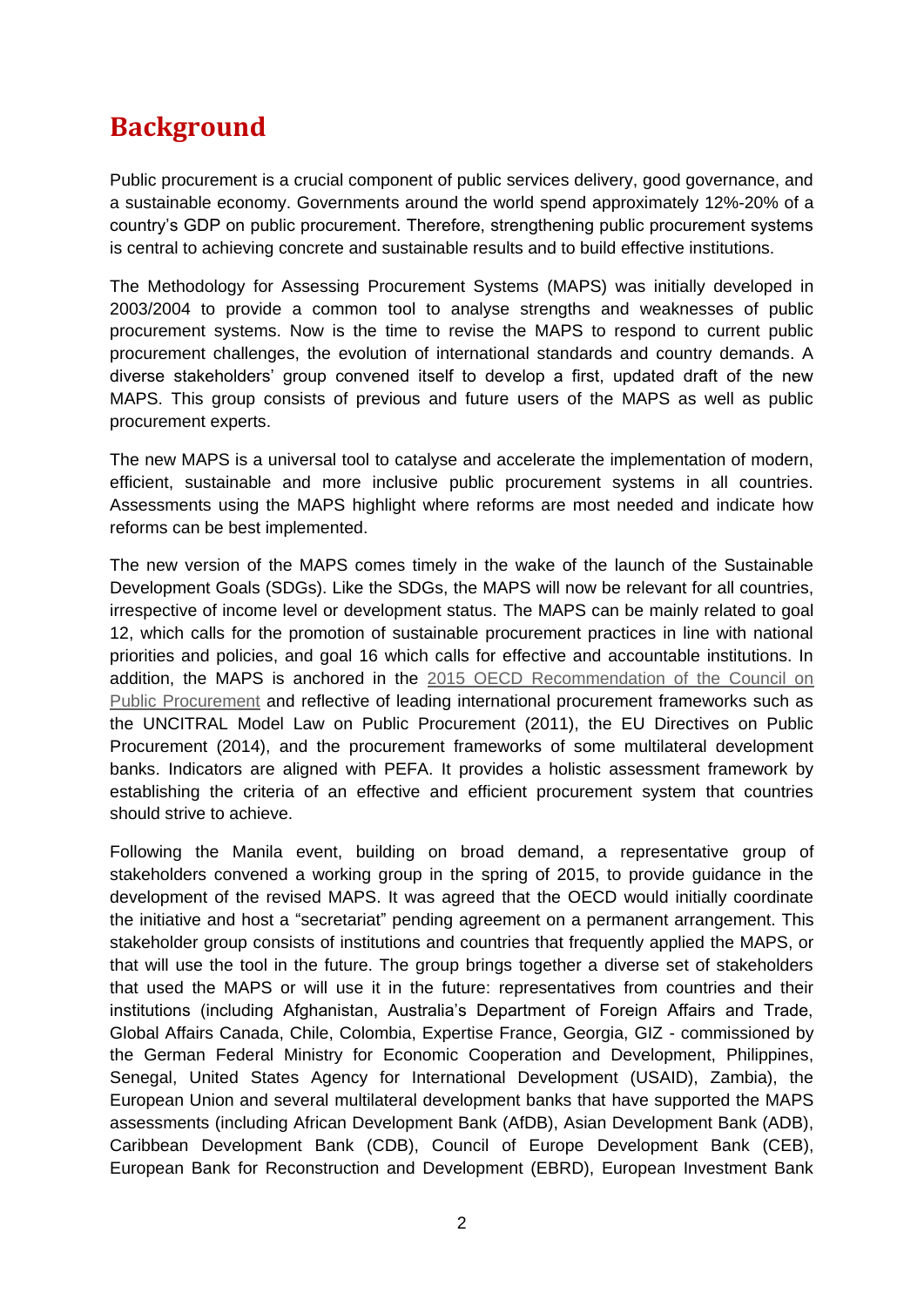(EIB), European Commission, Inter-American Development Bank (IADB), Islamic Development Bank (IsDB), Organisation for Economic Cooperation and Development (OECD), SIGMA (Support for Improvement in Governance and Management), World Bank.)

The new MAPS is envisaged as a universal tool and as a commonly recognised assessment tool for all partners involved, meaning they will trust each other's assessments. This is a fundamental breakthrough and a major achievement regarding the concept.

Since its inception in the early 2000s, the MAPS has been complemented by a series of international efforts around public procurement capacity building. This event is part of this succession. The MAPS was first developed by the OECD-DAC/World Bank Roundtable, which was active from 2002 to 2004. The Task Force on Procurement followed up on initial efforts and issued the Cusco Declaration in 2011, which emphasised the importance of public procurement. Meetings in Rabat, Morocco (2013) and Manila (2015) facilitated the revision of the MAPS.

#### **Purpose**

This event is the first occasion in which the revised version of the MAPS will be formally presented to the public, following the wide consultation process. The main purposes of the meeting are:

- 1. To formally introduce the tool to the public procurement community and beyond;
- 2. To raise awareness about the revised MAPS;
- 3. To benefit from broader participation from the global public procurement community in finalizing the tool;
- 4. To initiate a broader discussion of a proposed global platform for knowledge sharing and, possibly, standards setting.

The event is part of general efforts to raise awareness about the revised MAPS. The public procurement community has been following the revision closely. Other audience would benefit from the MAPS as well, such as public procurement officials and experts, government representatives, but also from the civil society, academia and the private sector. Such a larger event also contributes to a sustained momentum.

#### **Format**

The event extends over two days: a first day with high-level representation, and a second day with opportunities to participate in workshops.

The first day consists of several sessions in panel format, presenting the basic elements of the MAPS (history, content), as well as discussion-oriented sessions in a more conversational format related to country experiences and academic perspectives.

The second day consists mostly of break-out sessions. These workshops are addressed to smaller groups of interested parties, who would like to actively elaborate on a range of topics, e.g. optional modules, testing and piloting, quality assurance, or impact monitoring.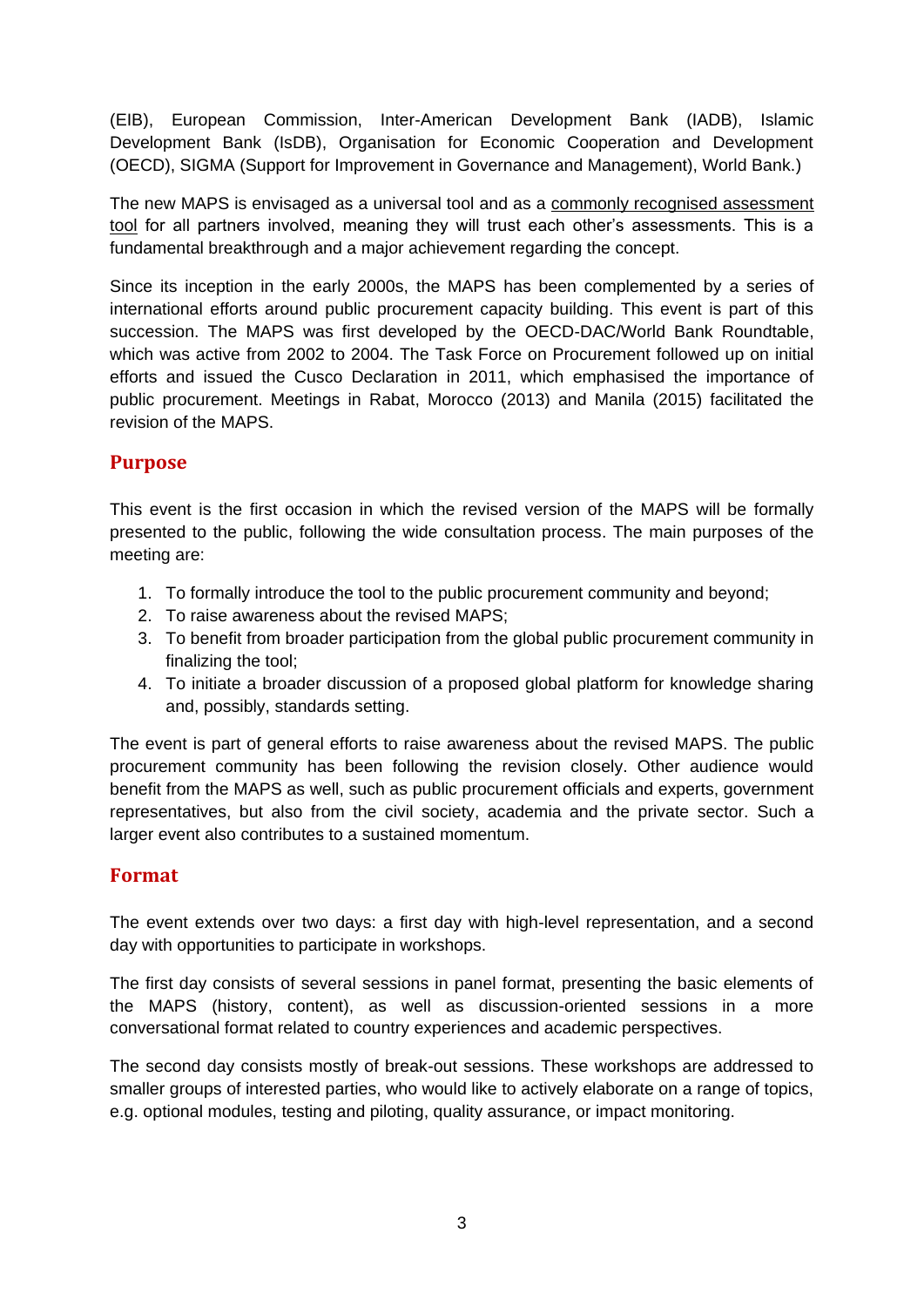### **Meeting Times & General Information**

The conference takes place from 8:00 am on 8 November 2016 to 17:00 pm on 9 November 2016. Lunch will be provided on both days.

Sightseeing will be organized for participants during the day and evening of 10 November 2016.

The vellow fever vaccination is required to enter Senegal.

A visa might be required for some nationalities. Please consult with your closest Senegalese consulate.

#### **Registration**

Please confirm your attendance directly to **[lena.diesing@oecd.org](mailto:lena.diesing@oecd.org)** no later than Monday, 31 October 2016.

#### **Venue**

King Fahd Palace Hotel, Pointe des Almadies, B.P. 8181 Dakar Yoff, Sénégal

#### **Accommodation**

Participants are responsible for their own hotel bookings. Hotel rooms at the conference venue have been reserved for conference participants. To book one of these rooms, please contact:

Ms Aissatou Mané TOURE, Service de Réservation Groupes, King Fahd Palace

- Tel +221 33 869.69.39
- Fax +221 33 869.69.79
- [conference.dakar@kingfahdpalacehotels.com](mailto:conference.dakar@kingfahdpalacehotels.com)

For further information please contact Ms. Lena Diesing at [lena.diesing@oecd.org.](mailto:lena.diesing@oecd.org)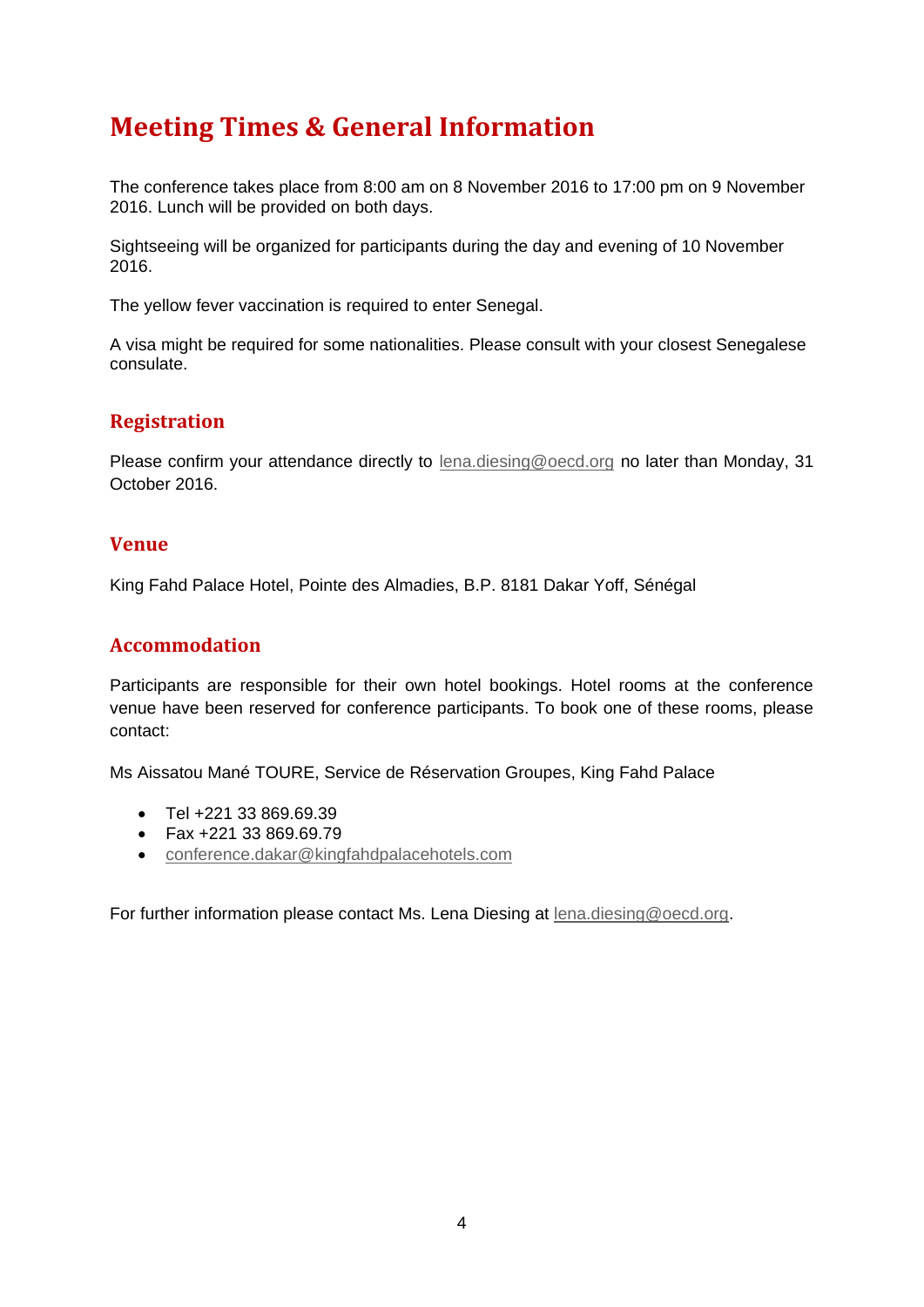## **Draft Agenda**

# **Day 1: Tuesday, 8 November**

| $08:30 - 09:30$  | <b>Registration</b>                                                                                                                                                                                                                                                                                                                                                                                                                                                                                                                                                                                                                                                                                            |
|------------------|----------------------------------------------------------------------------------------------------------------------------------------------------------------------------------------------------------------------------------------------------------------------------------------------------------------------------------------------------------------------------------------------------------------------------------------------------------------------------------------------------------------------------------------------------------------------------------------------------------------------------------------------------------------------------------------------------------------|
| <b>Session 1</b> | <b>Opening remarks</b>                                                                                                                                                                                                                                                                                                                                                                                                                                                                                                                                                                                                                                                                                         |
| $09:30 - 10:30$  | This session provides the history of the MAPS and the vision behind the new<br>MAPS: The MAPS is a tool that graduated from an application mainly in a<br>development context to a universal tool $-$ a timely evolution in the era of the<br>Sustainable Development Goals (SDGs).                                                                                                                                                                                                                                                                                                                                                                                                                            |
|                  | <b>Speakers</b><br>Saer Niang, Director General, Authority for the Regulation of Public<br>Procurement (ARMP), Senegal<br>Enzo de Laurentiis, Manager, Procurement, Operations Policy and<br>$\bullet$<br><b>Country Services, World Bank</b><br>Robert Hunja, Director for Public Integrity and Openness, Governance<br>$\bullet$<br>Global Practice, World Bank (TBC)<br>Sharma, Director, Procurement and<br>Vinay<br>Fiduciary Services<br>$\bullet$<br>Department, African Development Bank<br>Janos Bertok, Head of the Public Sector Integrity Division, Directorate for<br>$\bullet$<br>Governance and Territorial Development, OECD<br>High Level representative from the Government of Senegal (TBC) |
| $10:30 - 11:00$  | <b>COFFEE BREAK</b>                                                                                                                                                                                                                                                                                                                                                                                                                                                                                                                                                                                                                                                                                            |
| <b>Session 2</b> | <b>Introducing the new MAPS</b>                                                                                                                                                                                                                                                                                                                                                                                                                                                                                                                                                                                                                                                                                |
| $11:00 - 12:30$  | The new MAPS features a range of changes that will enhance the assessment<br>of procurement systems, including their performance. Decisive innovations<br>include the modular design with optional elements that allow tailored application<br>in a range of contexts, indicators to assess performance quantitatively, and<br>indicators for topics that have been introduced for the first time.                                                                                                                                                                                                                                                                                                             |
|                  | During this session, leading members of the working group that advised the<br>development of the revised MAPS will present its new features. Participants are<br>welcome to provide their views and discuss.                                                                                                                                                                                                                                                                                                                                                                                                                                                                                                   |
|                  | <b>Speakers</b><br>• Rita Roos, Senior Consultant, MAPS<br>Snežana Mitrović, Advisor and Global Lead, Building Procurement<br>Systems, World Bank<br>Jean-Philippe Nadal, Director, Department for Legal Affairs, Public<br>$\bullet$<br>Procurement and Quality, Expertise France<br>Eric Jean Yoboue, Advisor to the Director, Procurement and Fiduciary<br>Services Department (ORPF), African Development Bank                                                                                                                                                                                                                                                                                             |
|                  | <b>Moderator</b><br>Paulo Magina, Head of the Public Procurement Unit, Public Governance<br>$\bullet$<br>and Territorial Development Directorate, OECD                                                                                                                                                                                                                                                                                                                                                                                                                                                                                                                                                         |
| $12:30 - 13:30$  | <b>LUNCH</b>                                                                                                                                                                                                                                                                                                                                                                                                                                                                                                                                                                                                                                                                                                   |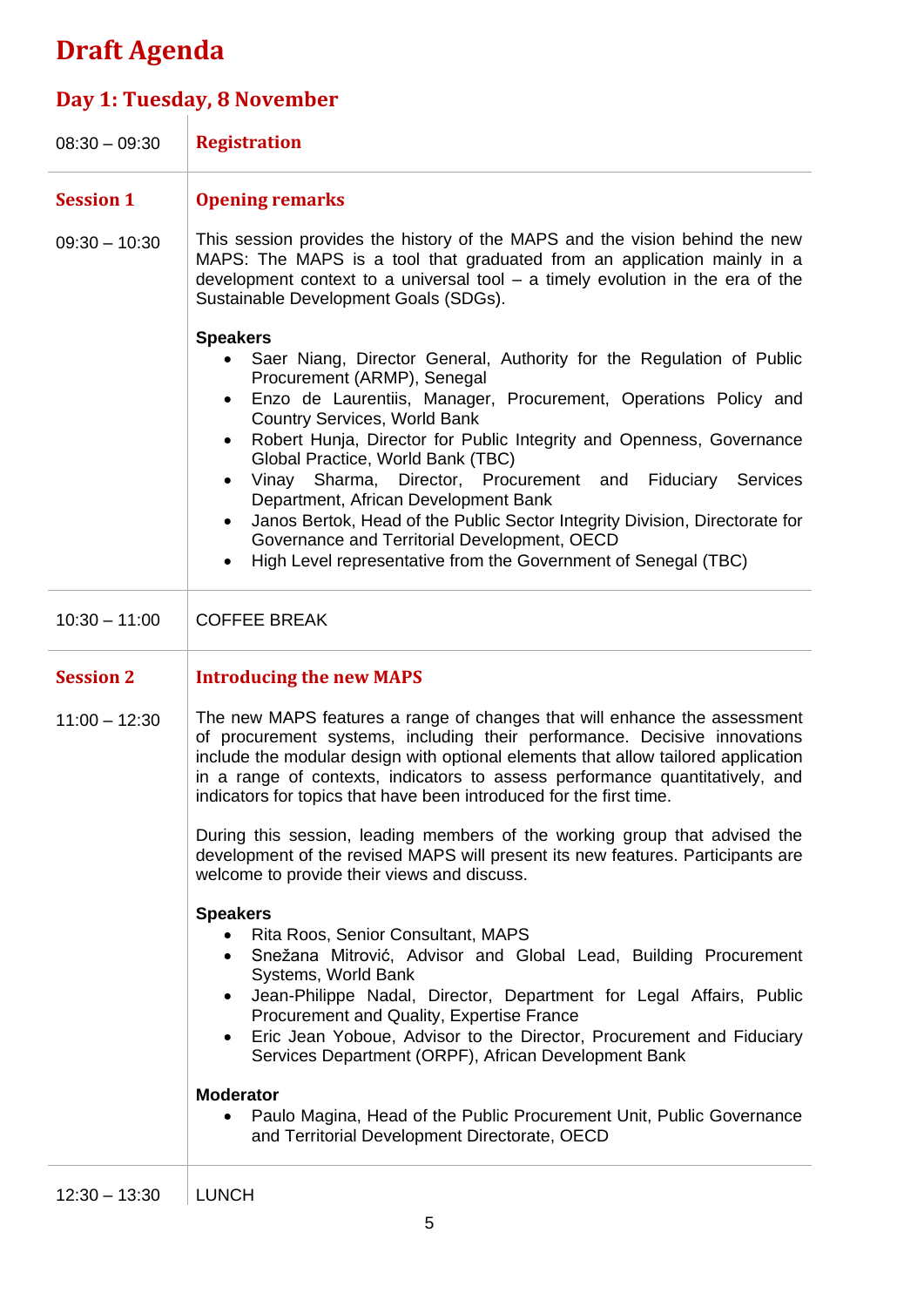| <b>Session 3</b> | <b>Country experiences: public procurement reform</b>                                                                                                                                                                                                                                                                                                                                                                                                                                                                                                                                                                                                                                                     |
|------------------|-----------------------------------------------------------------------------------------------------------------------------------------------------------------------------------------------------------------------------------------------------------------------------------------------------------------------------------------------------------------------------------------------------------------------------------------------------------------------------------------------------------------------------------------------------------------------------------------------------------------------------------------------------------------------------------------------------------|
| $13:30 - 15:30$  | The new MAPS builds on countries' experiences in reforming their public<br>procurement systems. A MAPS assessment has often been the starting point for<br>reform efforts, and will be in the future.                                                                                                                                                                                                                                                                                                                                                                                                                                                                                                     |
|                  | This session serves to showcase different experiences and how the new MAPS<br>can respond better to countries' challenges, and discuss how the next draft of<br>the MAPS could accommodate these needs even better.                                                                                                                                                                                                                                                                                                                                                                                                                                                                                       |
|                  | <b>Speakers</b><br>Erika Bozzay, Senior Advisor for Public Procurement, SIGMA (Support<br>for Improvement in Governance and Management)<br>Cecile Maragh, Senior Director, Procurement and Asset Policy, Ministry<br>$\bullet$<br>of Finance and Planning, Jamaica<br>Nicolás Penagos Forero, Deputy Director for Business Development,<br>$\bullet$<br>Colombia Compra Eficiente<br>Jean-Philippe Vion, Policy Officer,<br>International Cooperation and<br>$\bullet$<br>Development, European Commission<br>TBD, Serbia<br>$\bullet$<br>Other countries TBD                                                                                                                                             |
|                  | <b>Moderator</b><br>Jun Jin, Assistant General Counsel for Acquisition and Assistance,<br>Office of the General Counsel, United States Agency for International<br>Development                                                                                                                                                                                                                                                                                                                                                                                                                                                                                                                            |
| $15:30 - 16:00$  | <b>COFFEE BREAK</b>                                                                                                                                                                                                                                                                                                                                                                                                                                                                                                                                                                                                                                                                                       |
| <b>Session 4</b> | Trends: Fast forward to the future of public procurement                                                                                                                                                                                                                                                                                                                                                                                                                                                                                                                                                                                                                                                  |
| $16:00 - 17:30$  | This session goes beyond policy: researchers on public procurement will share<br>their most recent insights, sparking a discussion how public procurement should<br>development in the future. Speakers are asked to give five-minute statements<br>what on what constitutes (in their view) the biggest challenges for public<br>procurement in the next decade.                                                                                                                                                                                                                                                                                                                                         |
|                  | <b>Speakers</b><br>Jan Telgen, Professor of Public Procurement, University of Twente,<br>$\bullet$<br><b>Netherlands</b><br>Annamaria La Chimia, Associate Professor School of Law, University of<br>$\bullet$<br>Nottingham, United Kingdom (TBC)<br>Abdoulaye Sakho, Associate Professor in Law, University Cheikh Anta<br>$\bullet$<br>Diop, Dakar, Senegal; Vice President of the Commission Nationale de la<br>Concurrence, Senegal, and active in several anti-corruption-related<br>initiatives<br>Steven L. Schooner, Nash & Cibinic Professor of Government<br>Procurement Law, Co-Director of the Government Procurement Law<br>Program, George Washington University (TBC)<br><b>Moderator</b> |
|                  | Dag Strømsnes, Chief Procurement Officer, Agency for Public<br>$\bullet$<br>Management and eGovernment (Difi), Norway; Chair, OECD Working<br>Party of the Leading Practitioners on Public Procurement (LPP)                                                                                                                                                                                                                                                                                                                                                                                                                                                                                              |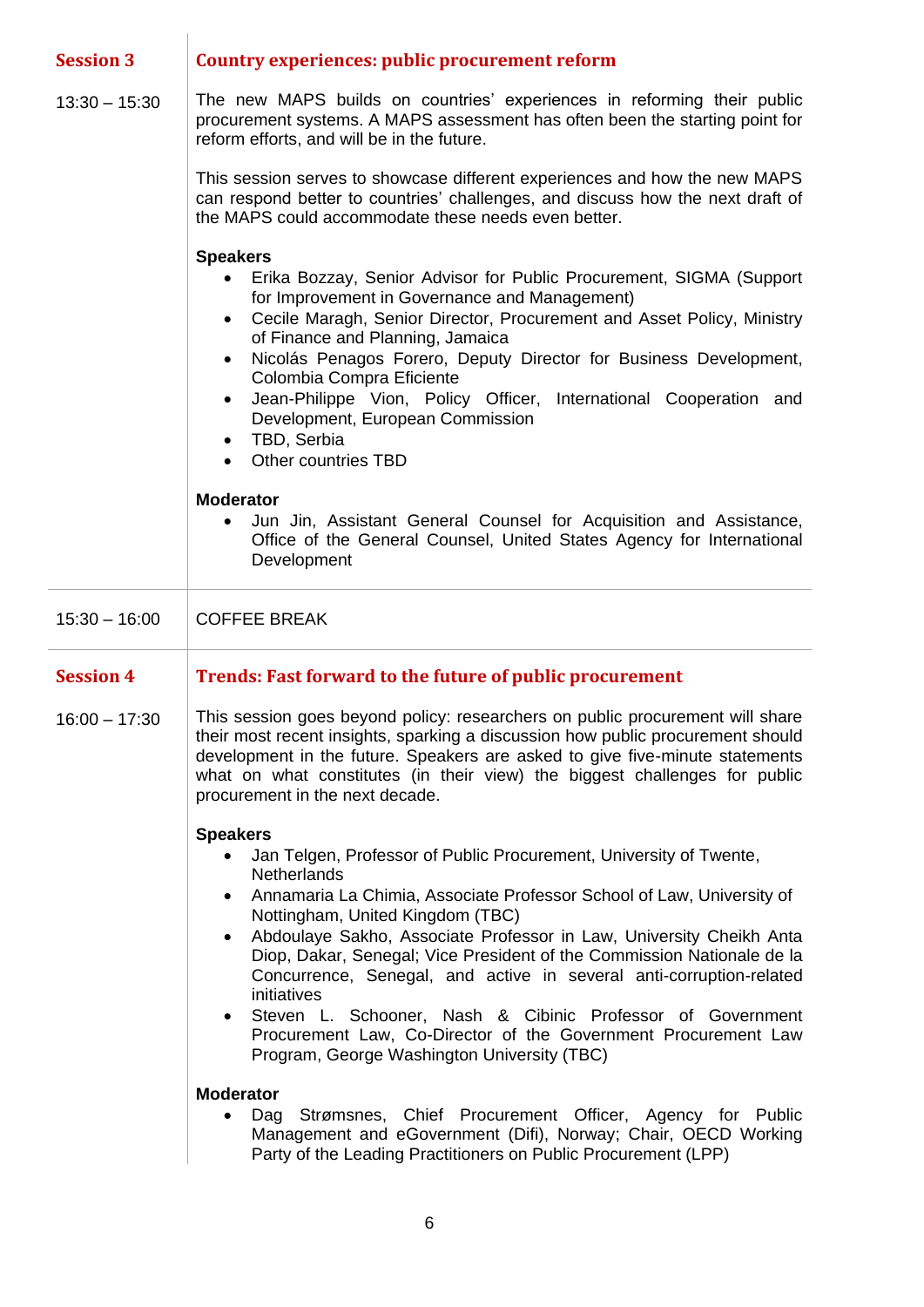## **Day 2: Wednesday, 9 November**

| <b>Session 5</b> | <b>Revision of the MAPS: consultation process</b>                                                                                                                                                                                                                                                                                                                                                                                                                                                                                              |
|------------------|------------------------------------------------------------------------------------------------------------------------------------------------------------------------------------------------------------------------------------------------------------------------------------------------------------------------------------------------------------------------------------------------------------------------------------------------------------------------------------------------------------------------------------------------|
| $10:00 - 11:30$  | The revision of the MAPS was guided by an extensive public consultation<br>process. This session provides an overview of this process and the feedback<br>received. It also represents an opportunity to discuss this feedback and to<br>provide additional comments.                                                                                                                                                                                                                                                                          |
|                  | <b>Speakers</b><br>Paulo Magina, Head of the Public Procurement Unit, Public Governance<br>$\bullet$<br>and Territorial Development Directorate, OECD<br>Rita Roos, Senior Consultant, MAPS<br>$\bullet$<br>Experts (TBD) that provided comments during the public consultation                                                                                                                                                                                                                                                                |
| <b>Session 6</b> | The future of the MAPS: Workshops - prep session                                                                                                                                                                                                                                                                                                                                                                                                                                                                                               |
| $11:30 - 12:00$  | The following session is structured as interactive break-out session: Each<br>breakout session is a workshop on one area of the MAPS (including testing,<br>modules, and application.) The goal is to collect and develop new ideas to<br>improve the MAPS further. Every session will be led by two to three members of<br>the MAPS Revision working group that explain the topic and provide discussion<br>starters ("workshop leads"). Every group should determine a spokesperson that<br>feeds back results in the final plenary session. |
|                  | This session serves logistical purposes: it provides an overview of the<br>workshops and serves to facilitate allocation of participants and workshops.                                                                                                                                                                                                                                                                                                                                                                                        |
| $12:00 - 13:00$  | <b>LUNCH</b>                                                                                                                                                                                                                                                                                                                                                                                                                                                                                                                                   |
| <b>Session 7</b> | The future of the MAPS: Workshops                                                                                                                                                                                                                                                                                                                                                                                                                                                                                                              |
| $13:00 - 14:30$  | <b>Workshop A: Optional modules</b><br>This session focuses on the future development of optional modules. Informed<br>by the public procurement trends presented in session 4, this session explores<br>priority topics among the MAPS "core" indicators deserving a focused<br>assessment.                                                                                                                                                                                                                                                   |
|                  | <b>Workshop Leads</b><br>Alaleh Motamedi, Senior Procurement Specialist, European Investment<br><b>Bank</b><br>Javier Davila Perez, Senior Procurement Specialist, Inter-American<br>Development Bank                                                                                                                                                                                                                                                                                                                                          |
|                  | <b>Workshop B: Testing and piloting</b><br>This session focuses on the testing $/$ piloting phase. Country experiences,<br>detailed in Session 3, provided insights into the practical application of<br>assessments. Topics for discussion include the selection of countries that would<br>be relevant pilot cases, sequencing of activities related to piloting, ownership<br>and how to ensure appropriate involvement of all relevant actors.                                                                                             |
|                  | <b>Workshop Leads</b><br>Diana Viljoen, Global Affairs Canada, Government of Canada<br>Kitty Villani Cohen, Director Procurement Department, Council of Europe<br>$\bullet$<br>Development Bank                                                                                                                                                                                                                                                                                                                                                |